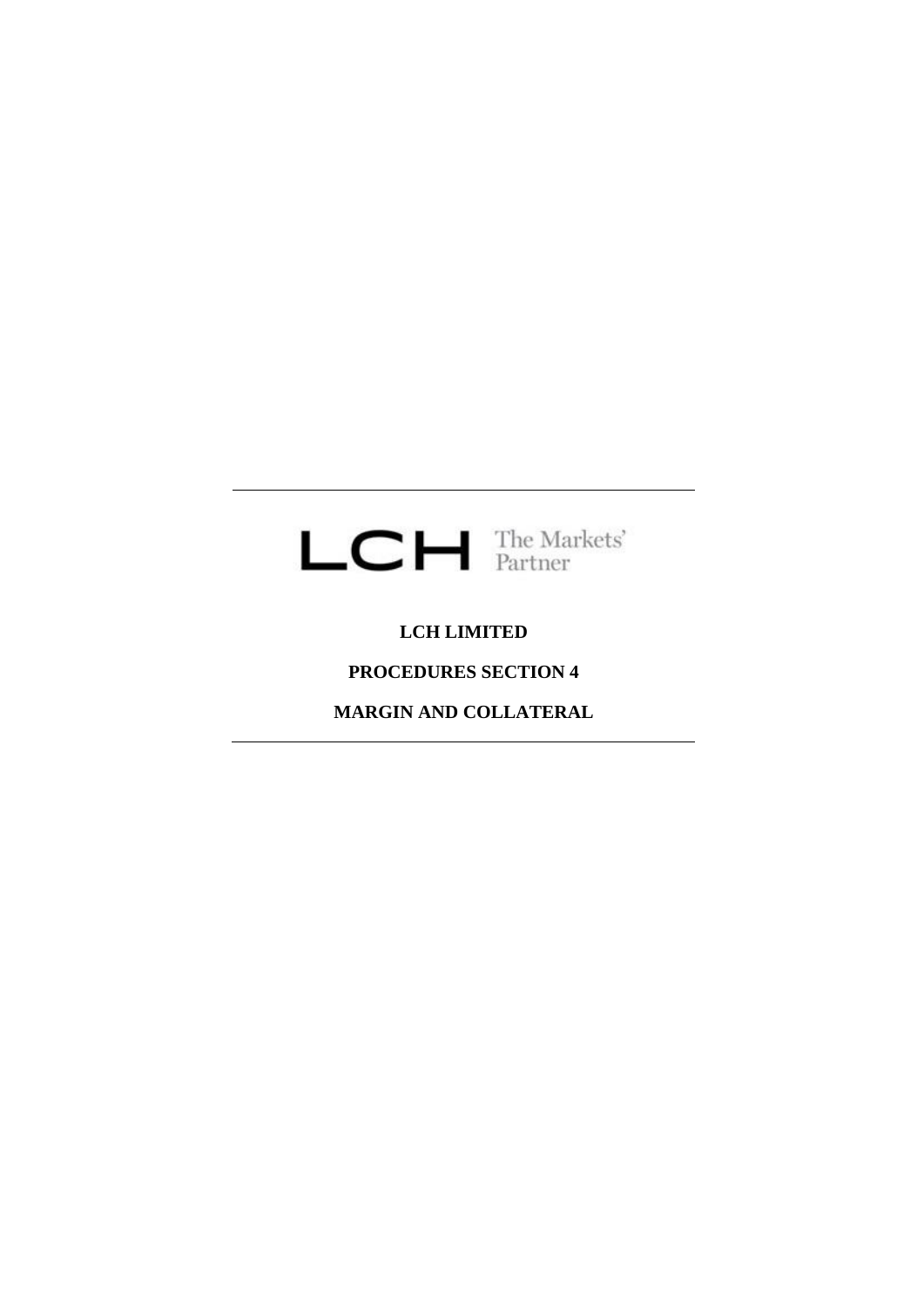Page

# **CONTENTS**

# Section

| 1. |      |                                                                         |  |
|----|------|-------------------------------------------------------------------------|--|
|    | 1.1  |                                                                         |  |
|    | 1.2  |                                                                         |  |
|    | 1.3  |                                                                         |  |
|    | 1.4  | Settlement Procedures - Securities Provided by a Clearing Member to the |  |
|    | 1.5  |                                                                         |  |
|    | 1.6  |                                                                         |  |
|    | 1.7  |                                                                         |  |
|    | 1.8  |                                                                         |  |
|    | 1.9  |                                                                         |  |
|    | 1.10 |                                                                         |  |
|    | 1.11 | SwapClear Intra-Day Margin Call: Collateral Management 18               |  |
|    |      |                                                                         |  |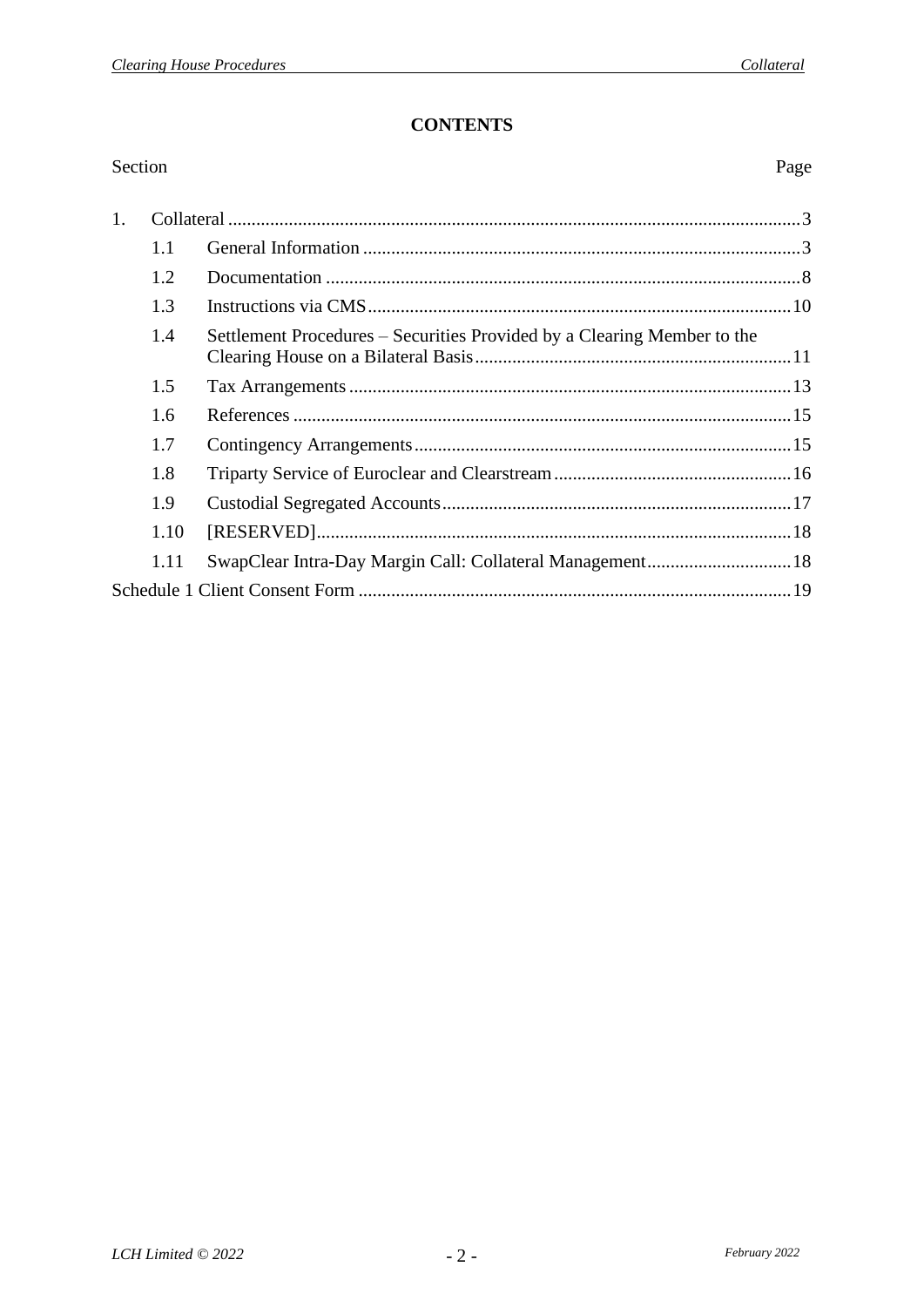#### 1. **Collateral**

#### 1.1 **GENERAL INFORMATION**

The Clearing House is, at its sole discretion, entitled to determine what will be acceptable to it as Collateral and to determine when collateral will cease to be acceptable as Collateral.

If any cash, instrument or security, lodged in accordance with any of the following Procedures, is in any way found to be unacceptable, it will immediately be given a zero value for the purposes of calculating the value of the Clearing Member Current Collateral Balance (the "**Current Collateral Value**").

1.1.1 *Instructions*

The Clearing House accepts instructions to lodge, release and transfer cash, securities and triparty Collateral via its online CMS and/or any other operational process the Clearing House determines.

If there is an outage of the CMS (or if the Clearing House decides it is appropriate), a Clearing Member may send certain instructions using the appropriate form, by email to:

[collateral.ops.uk@lch.com](mailto:collateral.ops.uk@lch.com)

Collateral Operations can be contacted on +44 (0)20 7426 7593.

A copy of the appropriate form is available here:

[https://www.lch.com/risk-collateral-management/ltd-collateral](https://www.lch.com/risk-collateral-management/ltd-collateral-management/ltd-collateral-management-system)[management/ltd-collateral-management-system](https://www.lch.com/risk-collateral-management/ltd-collateral-management/ltd-collateral-management-system)

The Clearing House may act upon instructions or communications appearing to have been issued by or on behalf of, or to have come from, a Clearing Member. These will be accepted by the Clearing House as genuine even if, for example, they are later found:

- (a) to be inaccurate, whether in whole or in part; or
- (b) not to have been given by the Clearing Member or with the authority of the Clearing Member.

The Clearing House will only accept delivery of non-cash Collateral from a Clearing Member in accordance with these Procedures and will not sell or purchase cash or non-cash Collateral for Clearing Members, except in so far as it is acting under its Default Rules and related Regulations or in relation to Exchange Rules.

The Clearing House reserves the right to require a Clearing Member to execute revised versions of the Deed of Charge and Client Consent documentation whenever the Clearing House, at its sole discretion, considers that it would be appropriate to do so.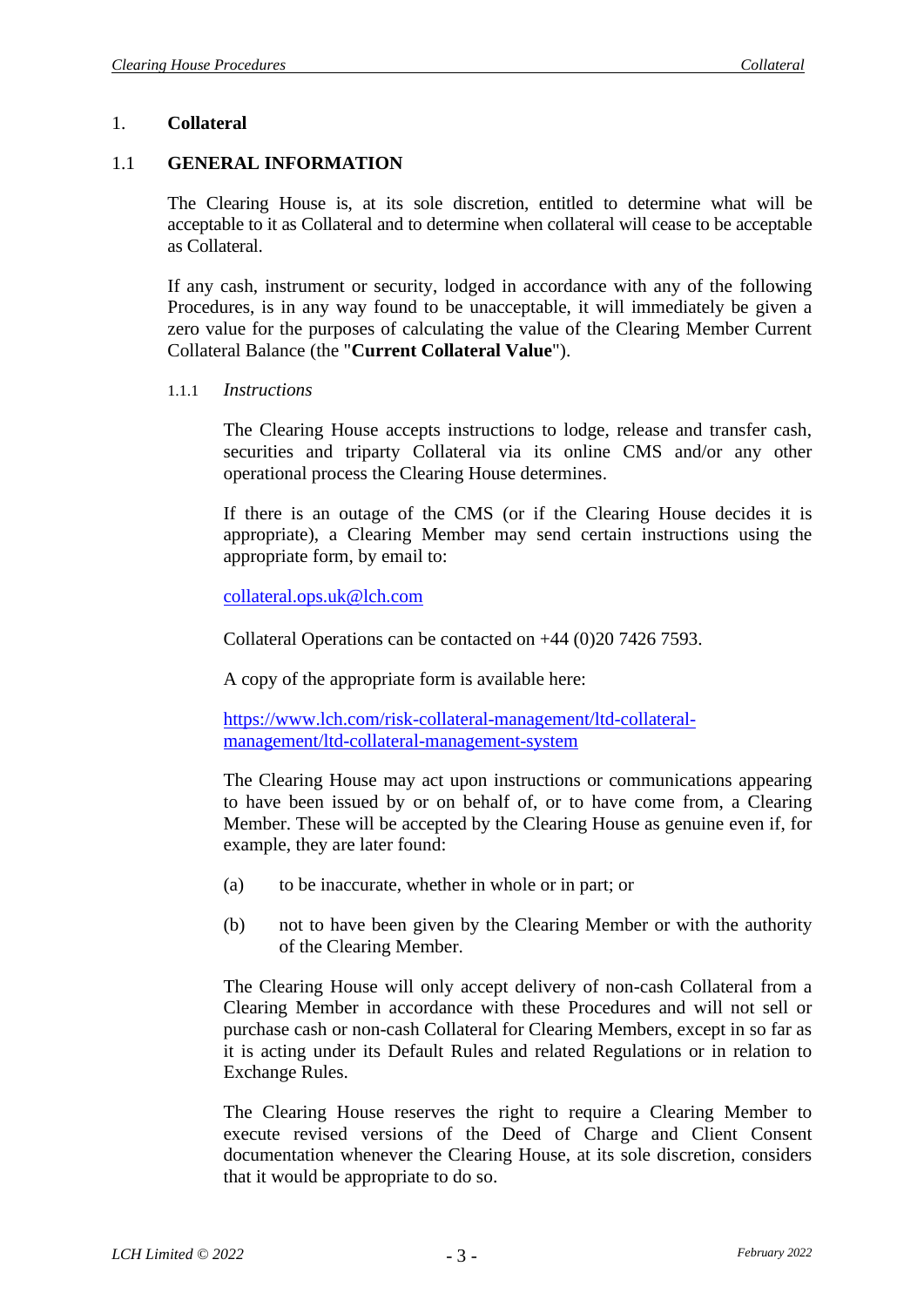The Clearing House reserves the right to change the information required on instructions received via the CMS or via the relevant form whenever the Clearing House, at its sole discretion, considers that it would be appropriate to do so.

# <span id="page-3-0"></span>1.1.2 *Excess Collateral*

The Clearing House shall, at least once on each business day, notify each Clearing Member of the Required Margin Amount and the Total Required Margin Amount.

If a Clearing Member's Current Collateral Value exceeds the sum of that Clearing Member's Total Required Margin Amount and any other amounts which the Clearing Member is required to transfer to the Clearing House under Applicable Law (such excess, "**excess collateral value**"), then that Clearing Member may, in accordance with Sections [1.3](#page-9-0) and [1.4](#page-10-0) of these Procedures, Section 1.3.1(f) of Section 3 of the Procedures (*Financial Transactions*) and/or any other operational process the Clearing House determines, request that some or all of the Collateral comprising its Clearing Member Current Collateral Balance (other than any Client Collateral) having a value not exceeding the excess collateral value (such Collateral being referred to in these Procedures as "**excess collateral**") be returned or repaid by the Clearing House to, or to the order of, that Clearing Member. For the avoidance of doubt, for the purposes of determining whether there is an excess collateral value (for the purposes of this Section 1.1.2) at the time of the Clearing Member's request, the Clearing Member's Total Required Margin Amount shall not include the amounts of any margin requirements from the Clearing Member to the Clearing House (whether or not demanded of the Clearing Member) in respect of which the time for performance has not occurred at the time of such request.

In the event that the Clearing House expressly notifies the Clearing Member of a positive excess collateral value and that the Clearing House intends to levy a charge in respect of the excess collateral with effect from a date notified in that notification, and the Clearing Member does not take all reasonable steps to eliminate the positive excess collateral value before the date so notified, the Clearing House may, in its discretion, but only from the date so notified, charge the Clearing Member in respect of the excess collateral at the rate of 1 basis point per day until the excess collateral is eliminated. Payment of this charge shall be collected on a monthly basis through that Clearing Member's PPS sterling account.

If the Clearing House has received a request to return excess collateral, the Clearing House shall promptly take such steps as are necessary to transfer the amount of excess collateral specified in that request to or to the order of the relevant Clearing Member in respect of each account held by the Clearing Member with the Clearing House, provided that:

(a) the Clearing House shall only be obliged to take such steps with respect to any Collateral pursuant to this Section [1.1.2:](#page-3-0)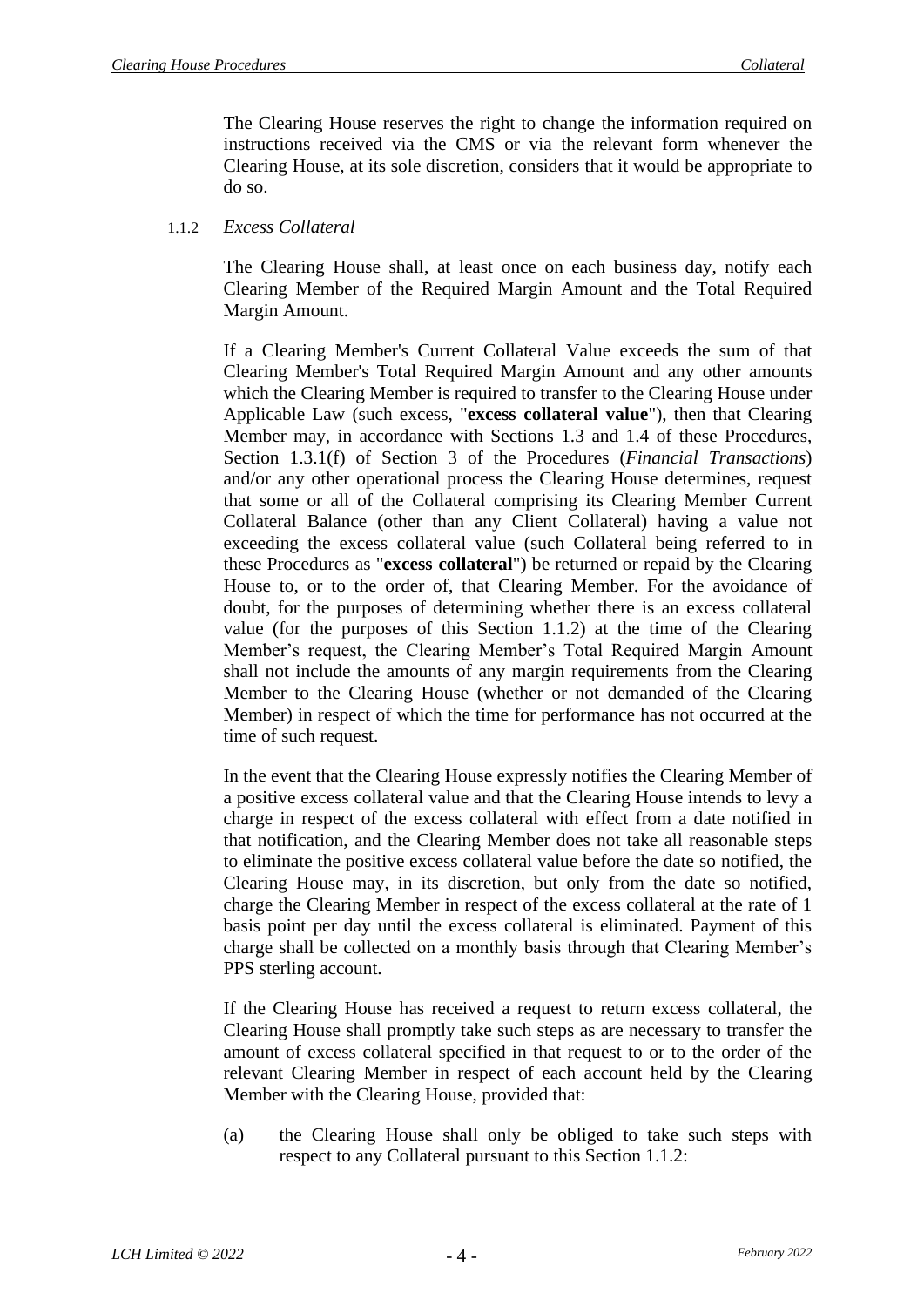- (i) to the extent that it constitutes excess collateral;
- (ii) if the Clearing Member is not a Defaulter;
- (iii) to the extent the Clearing House is permitted to take such steps and make such transfer under Applicable Law and the contractual provisions of any relevant Depository;
- (iv) if the Clearing House considers it is not necessary or desirable to retain such Collateral in order to effect (or seek to effect) a transfer of Contracts and Collateral from an account of a Clearing Member to another account of a Clearing Member or FCM Clearing Member in accordance with the Rulebook, the FCM Regulations, the FCM Procedures and/or any relevant Collateral Management Agreement;
- (v) if there is no overnight margin and/or cash call (including an EOD Margin Run call) in respect of the relevant Clearing Member which remains outstanding; and
- (vi) to the extent the restriction under Section 1.1.8 does not apply to the excess collateral to be returned to the relevant Clearing Member.
- (b) where the Clearing Member has requested that Collateral of a particular type in respect of an account be transferred, the Clearing House shall permit the transfer of such Collateral unless it determines, acting in a commercially reasonable manner, that transferring such Collateral would result in the Clearing House being unable to satisfy its policies on concentration limits in respect of the various types of Collateral held by it from time to time ("**Concentration Limits**"), in which case the Clearing House shall notify the Clearing Member thereof and shall not be obliged to permit the transfer of the requested Collateral; and
- (c) where the Clearing Member has requested that cash Collateral of a particular currency in respect of an account be transferred, the Clearing House shall transfer such cash Collateral unless it determines, acting in a commercially reasonable manner, that transferring such cash Collateral would result in the account not satisfying the Clearing House's requirement for a minimum amount of cash Collateral in a particular currency to be held in, or attributed to, such account ("**Cash Requirement**"), in which case the Clearing House shall notify the Clearing Member thereof and shall not be obliged to transfer the requested cash Collateral.

#### <span id="page-4-0"></span>1.1.3 *Substitution of non-cash Collateral*

At any time, a Clearing Member may notify the Clearing House in accordance with Sections [1.3](#page-9-0) and [1.4](#page-10-0) of these Procedures that it wishes to substitute any non-cash Collateral in respect of an account which is subject to a Deed of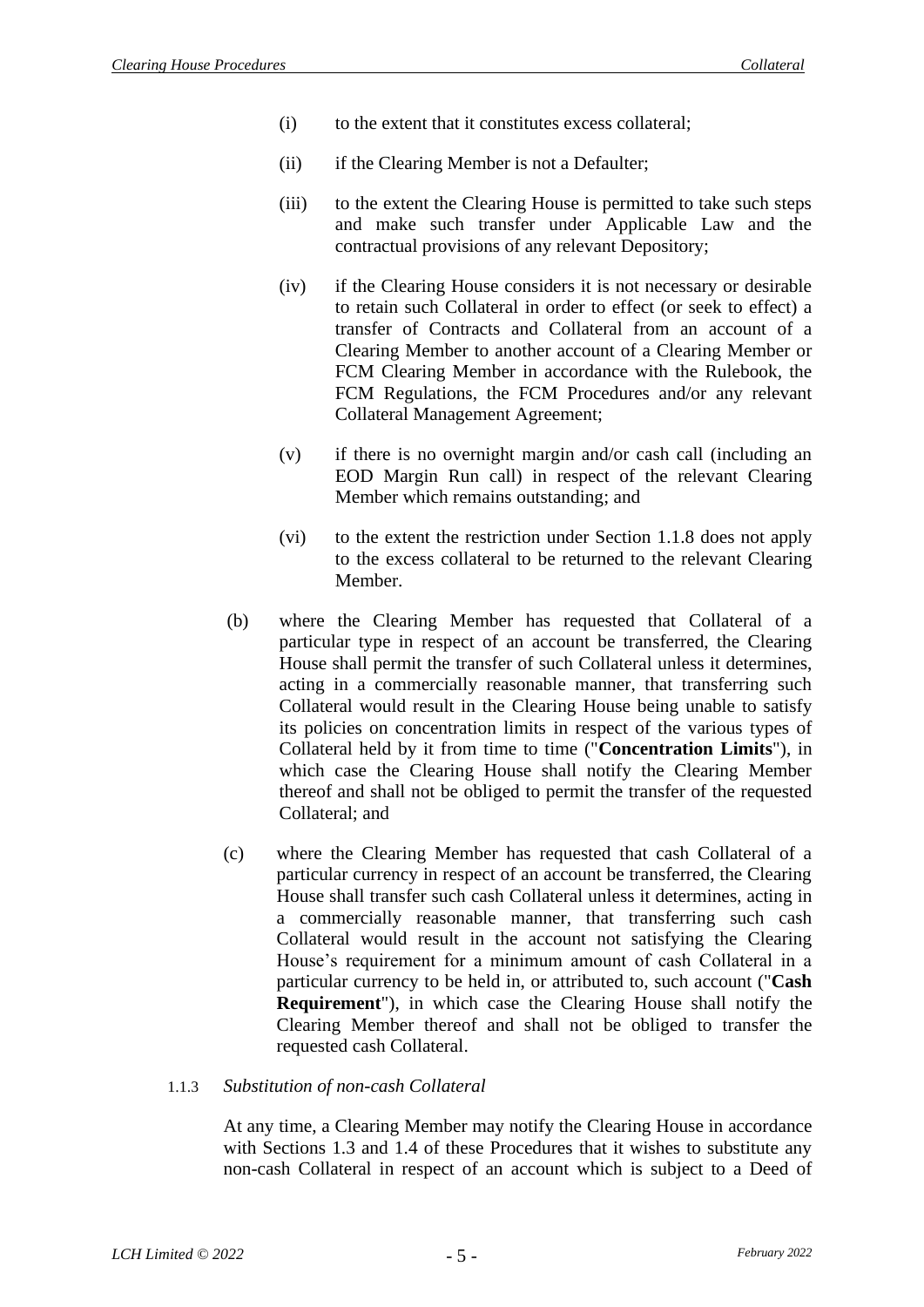Charge (the "**Original Collateral**") with replacement Collateral in respect of such account having a value not less than the Original Collateral (the "**New Collateral**") (such request being a "**Substitution Request**").

If the Clearing House has received a Substitution Request, it shall, subject to Section 1.1.8 and promptly following the Clearing House being satisfied that the New Collateral has been transferred to the Clearing House in accordance with Section [1.3](#page-9-0) and [1.4,](#page-10-0) take such steps as are necessary to transfer such Original Collateral to or to the order of the Clearing Member in respect of that particular account, provided that, if the Clearing House determines, acting in a commercially reasonable manner, that following such substitution the Clearing House would be unable to satisfy its Concentration Limits, it shall notify the Clearing Member thereof and shall not be obliged to transfer the Original Collateral.

# 1.1.4 *Lodgement of non-cash Collateral as replacement for cash Collateral*

Clearing Members must give the Clearing House's Collateral Operations no less than two business days' notice of their intention to transfer to the Clearing House non-cash Collateral with a value of £50 million sterling or more, and which is reasonably likely to have the effect that cash Collateral of a similar value is repayable by the Clearing House to that Clearing Member as a result of such transfer. Collateral Operations must be advised no later than 15:30 two business days prior to the transfer. In the event that a Clearing Member requests the return of such cash Collateral without giving such notice, the Clearing House will decline to release such cash Collateral until the end of the required notice period. The Clearing House may extend the required notice period or vary the minimum Collateral value by written notice to Clearing Members.

# 1.1.5 *Force Majeure*

The Clearing House will not be liable for any failure, hindrance or delay in the performance (in whole or in part) of any of its obligations to Clearing Members with regard to Collateral where such failure, hindrance or delay arises from causes beyond the control of the Clearing House, such as (but not limited to) the failure (whether partial or total), interruption or suspension of any Depository that the Clearing House is using, the termination or suspension of the Clearing House's membership or use of any Depository or any variation of a Depository's operational timetable, whether or not occasioned by action of the Depository operator or any other party, any embargo, unavailability or restriction of bank transfer systems or wires, malfunction or overload of any Depository, or any other emergency. This provision is without prejudice to the *force majeure* provisions of Clearing Members' agreements with the Clearing House.

#### 1.1.6 *Regulatory and Supervisory Information*

In every case, the Clearing House will be entitled to supply a Depository with all the information it requires for any purposes relating to a Clearing Member or a Clearing Client, or relating to Collateral received by the Clearing House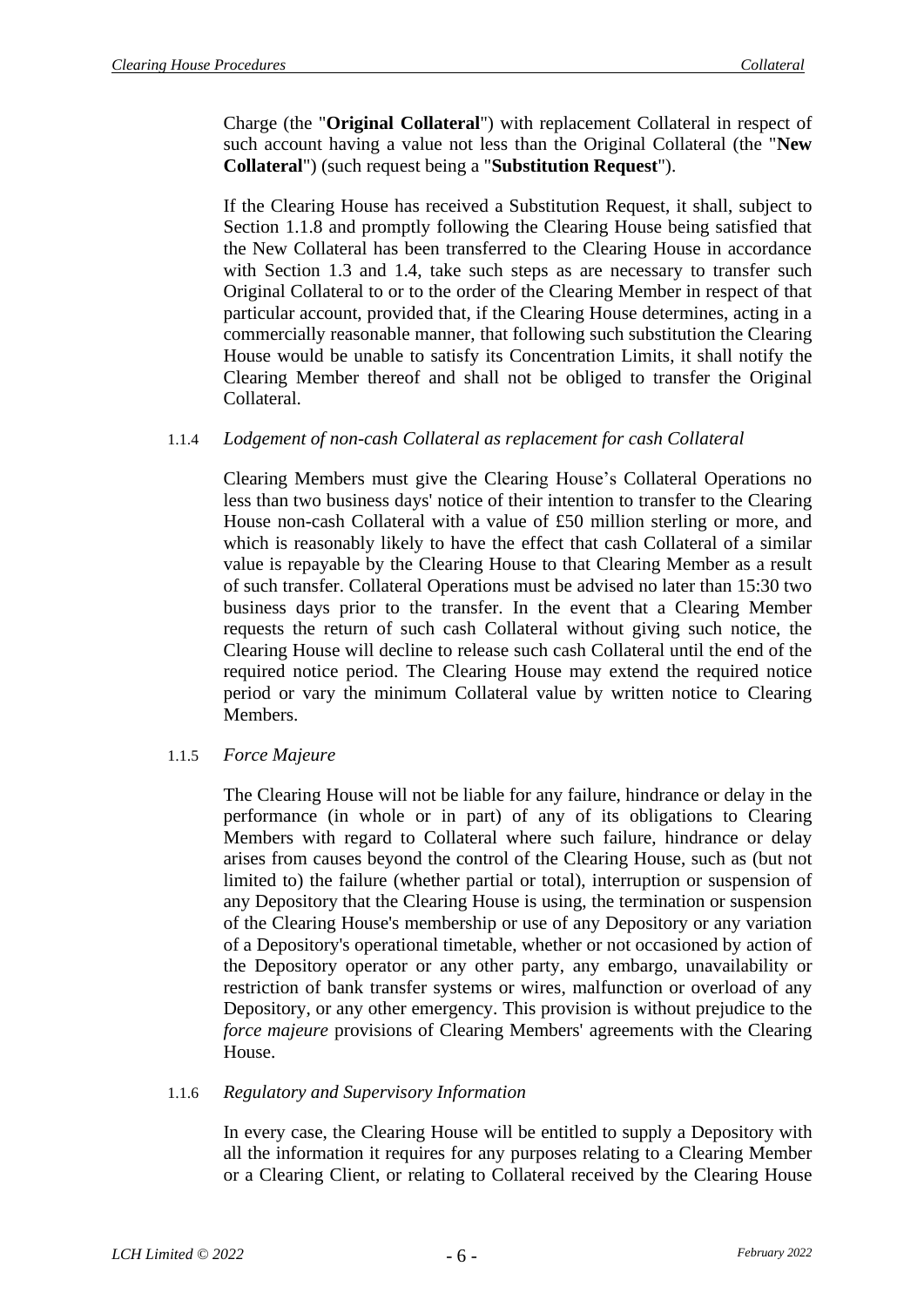from a Clearing Member or a Custodial Segregated Client which is, or may at any time have been, held by the depository. Collateral that a Clearing Member or a Custodial Segregated Client provides to the Clearing House and that is subject to a Deed of Charge or Client Charge will be lodged and held with such Depository as the Clearing House may select or allow, subject to the conditions of such Depository, to any Applicable Law and subordinate rules relating thereto, as well as to the terms of the relevant Deed of Charge, Client Charge, Collateral Management Agreement, charge documentation and these Procedures.

1.1.7 *Coupons* 

The Clearing House will record coupons that arise in respect of non-cash Collateral of a Clearing Member, taking into account any withheld tax, ("**Coupons**") to such Clearing Member's relevant Client Account or Proprietary Account and to the non-cover ledger within such account (see Section 1.1.4(a)(i) of Section 3 of the Procedures (*Financial Transactions*)) on the appropriate payment date, and such Coupons will be cash Collateral forming part of the Clearing Member Current Collateral Balance of such Client Account or Proprietary Account.

The Clearing House will promptly on or after the appropriate payment date take such steps as are necessary to transfer Coupons to the relevant Clearing Member (except Coupons which are automatically transferred to such Clearing Member by operation of a triparty transaction), provided that the Clearing House shall only be obliged to take such steps pursuant to this Section 1.1.7:

- (a) to the extent that they constitute excess collateral;
- (b) if the Clearing Member is not a Defaulter;
- (c) to the extent the Clearing House is permitted to take such steps and make such transfer under Applicable Law and the contractual provisions of any relevant Depository;
- (d) if the Clearing House considers it is not necessary or desirable to retain such Coupons in order to effect (or seek to effect) a transfer of Contracts and Collateral from an account of a Clearing Member to another account of a Clearing Member or FCM Clearing Member in accordance with the Rulebook, the FCM Regulations, the FCM Procedures and/or any relevant Collateral Management Agreement; and
- (e) if there is no overnight margin and/or cash call (including an EOD Margin Run call) in respect of the relevant Clearing Member which remains outstanding.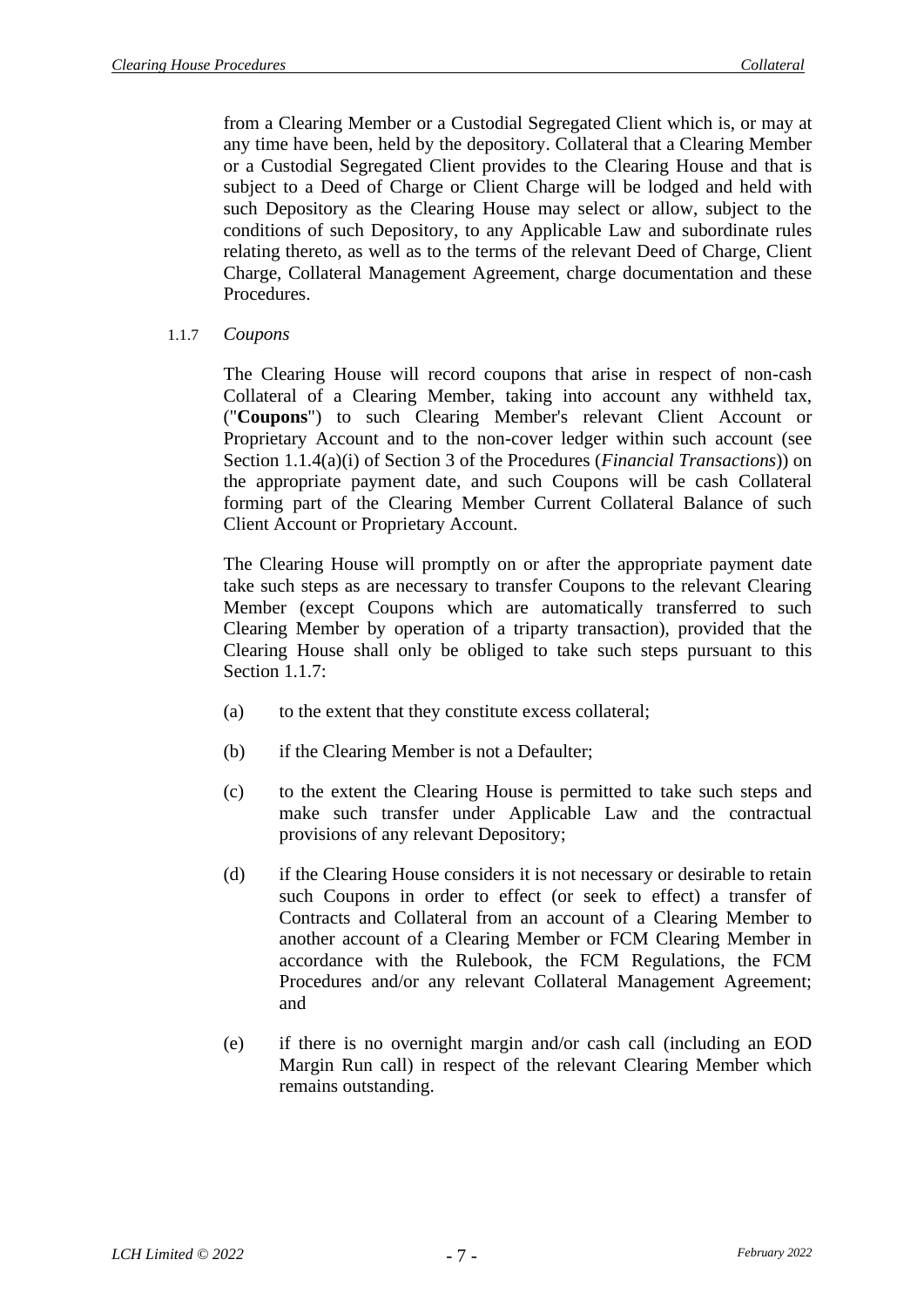# 1.1.8 *Record Date*

The Clearing House may restrict the lodgement, release and/or transfer of noncash Collateral on a record date for the payment of a Coupon applicable to such non-cash Collateral where the Clearing House considers this necessary in order to correctly pay such Coupon to the relevant Clearing Member on the Coupon payment date.

# 1.1.9 *Charges*

The Clearing House will collect from Clearing Members, monthly via PPS any collateral charges as deemed necessary. In the case of non-cash collateral, such charges include the accommodation charge referred to in the General Regulations.

Examples of such charges may include a collateral agent's overnight custody charge, transfer charges or any charges relating to the movement of non-cash Collateral. For a list of the Clearing House's fees on collateral, please refer to https://www.lch.com/collateral-management/ltd-collateral-management/ltdfees-collateral

# 1.1.10 *Security Deed*

Notwithstanding clause 5.3 of any Security Deed, a Clearing Member shall provide Collateral to the Clearing House, in respect of an Indirect Gross Account, in accordance with, and subject to, the Rulebook.

# 1.1.11 *Authorised CSD - Segregation*

A Clearing Member may request that Securities Collateral which the Clearing House holds in an account with an Authorised CSD for the Clearing Member be subject to either Individual CSD-Level Segregation or Omnibus CSD-Level Segregation (each such request, a "**Segregation Request**").

The Clearing House will, as soon as reasonably practicable after receipt of a Segregation Request and where the Clearing Member is not a Defaulter, implement such Segregation Request.

Each Clearing Member acknowledges that it has read and understood the disclosure document located on the Clearing House website, which relates to the costs, risks and levels of protection associated with Individual CSD-Level Segregation and Omnibus CSD-Level Segregation.

# 1.2 **DOCUMENTATION**

# 1.2.1 *Deed of Charge*

Clearing Members wishing to transfer non-cash Collateral to the Clearing House must complete and maintain a Deed of Charge. This document establishes a fixed charge over the Clearing Member's interests pursuant to the custody relationship which arises upon specified non-cash Collateral being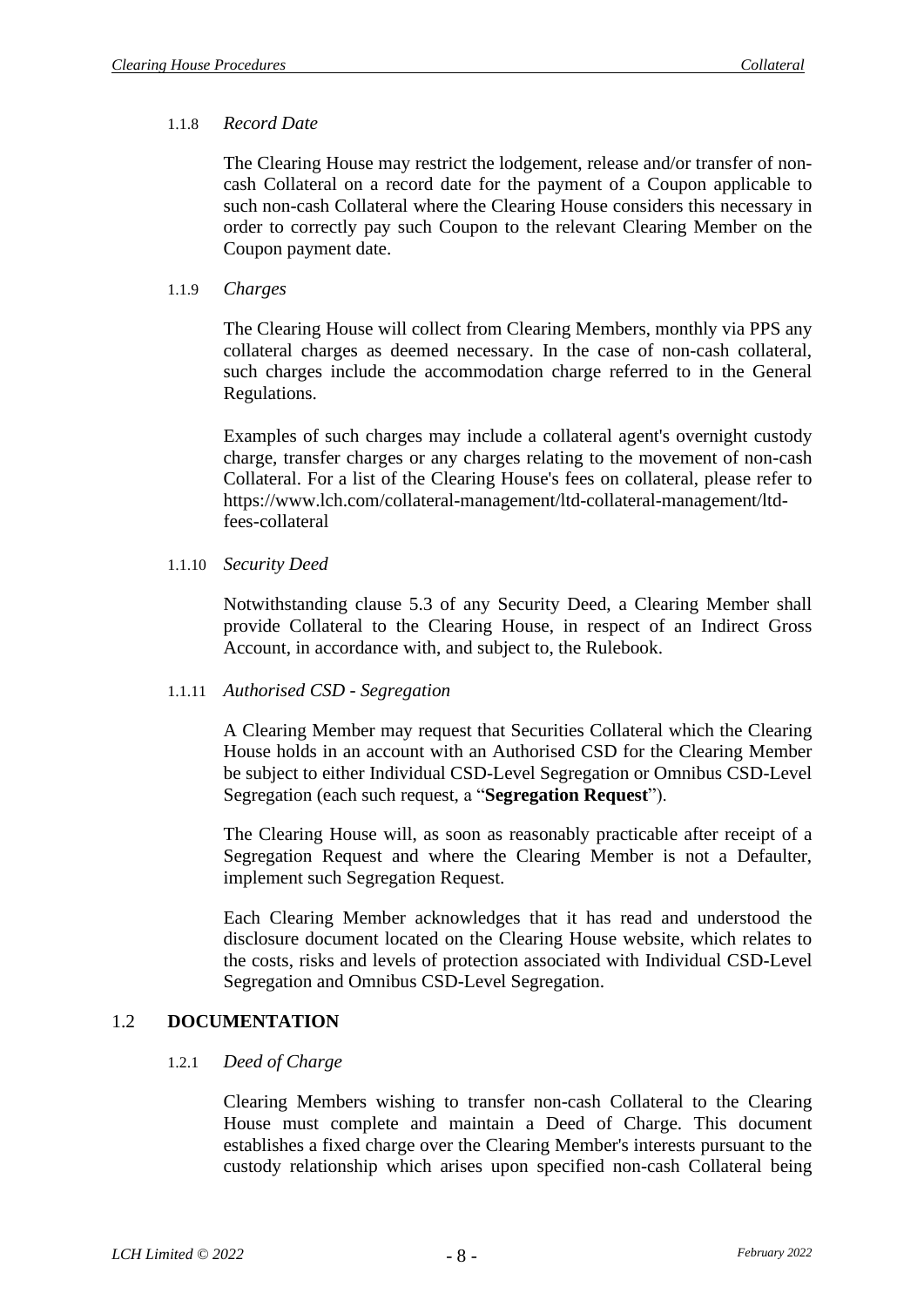transferred into an account with the Clearing House by the Clearing Member. The document is required to be executed in accordance with the instructions which accompany it. The Deed of Charge covers, *inter alia*, non-cash Collateral that is transferred to the Clearing House via bilateral settlement or via triparty arrangements. To operate triparty arrangements with the Clearing House, additional documentation must also be executed with the relevant triparty provider.

The Deed of Charge is available from the Clearing House. Where a Clearing Member transfers non-cash Collateral to the Clearing House in respect of a Proprietary Account and a Client Account, it must execute two separate Deeds of Charge.

#### 1.2.2 *Segregation Rules*

Instructions relating to transfers and requests for the return of Collateral must indicate the particular account to which they relate. Any Collateral transferred to the Clearing House in respect of an account will be applied against the Clearing Member's margin liabilities on such account.

Collateral transferred to the Clearing House in respect of a Clearing Member's Client Account will not be applied by the Clearing House to the Clearing Member's liabilities on a Proprietary Account (see Regulation 10(d) (*Accounts*)) or on another Client Account, except in the case of a Cross-ISA Client Excess Deduction or pursuant to Rule 15(a)(ii) of the Default Rules or any Insufficient Resources Determination Rule.

Collateral transferred to the Clearing House in respect of a Clearing Member's Proprietary Account may be applied by the Clearing House towards the payment of any sum whatsoever due by the Clearing Member to the Clearing House, save that, subject to Rule 8(d) of the Default Rules and any Insufficient Resources Determination Rule, no Collateral (other than House Excess and, to the extent not already included in the relevant Clearing Member Current Collateral Balance, Client Buffer) transferred in respect of a Clearing Member's Proprietary Account shall be applied on or towards payment or satisfaction of any of the Clearing Member's liabilities to the Clearing House on any of the Clearing Member's Client Accounts.

#### 1.2.3 *Clearing Client Collateral*

Where a Clearing Member wishes to transfer a Clearing Client's Collateral to the Clearing House, the Clearing Member must, *inter alia*, ensure that at all times it remains expressly agreed with the Clearing Client that the Clearing Member may charge the Collateral to the Clearing House, on the Clearing House's terms and free of the Clearing Client's or another owner's interest, to secure the Clearing Member's obligations to the Clearing House.

Where a Clearing Client's Collateral is to be transferred to the Clearing House, the Clearing Member must ensure that a *Client Consent Form* is completed by the beneficial owner (see [Schedule 1\)](#page-18-0).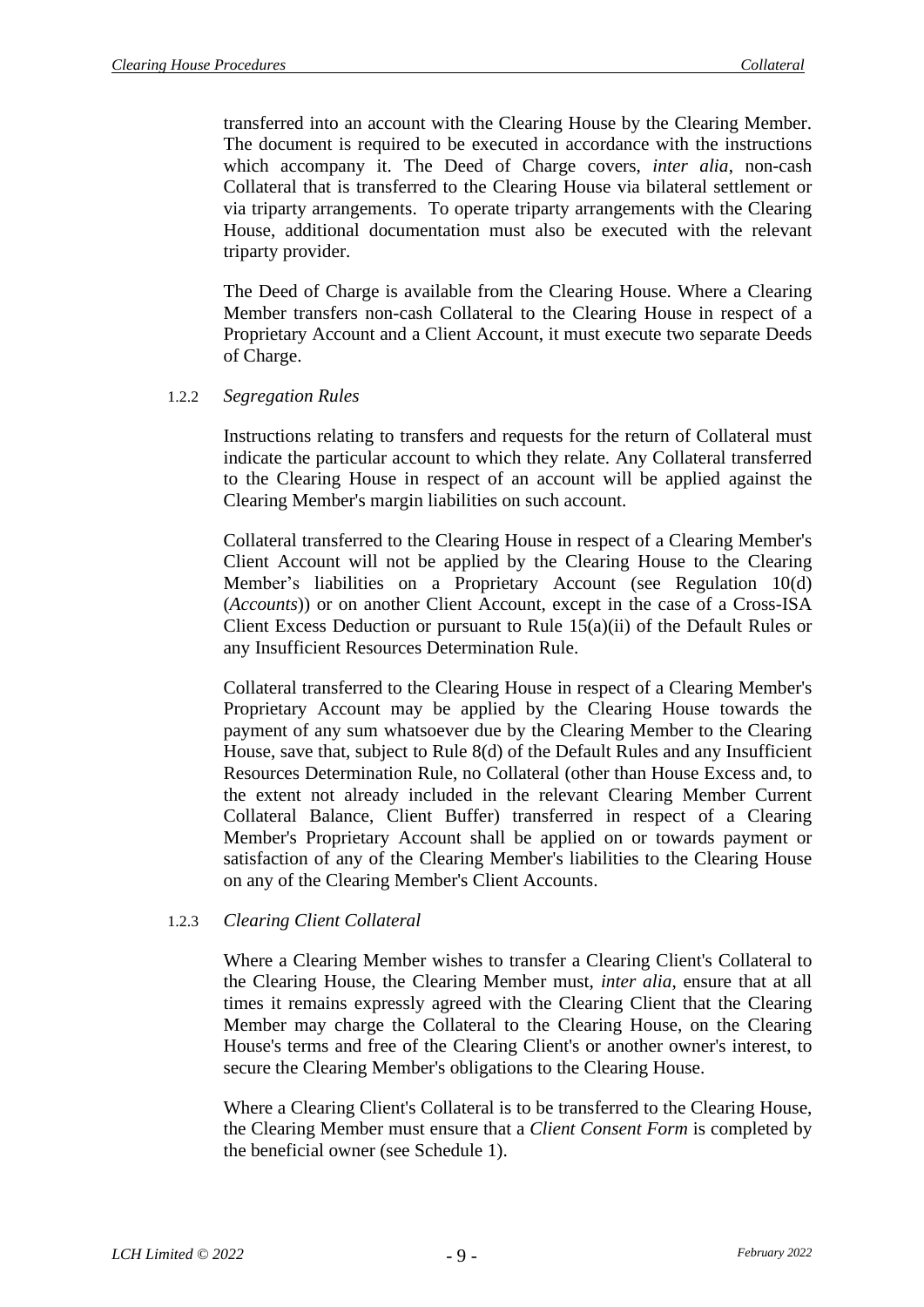The Clearing House gives no undertaking that, on the Default of a Clearing Member, it will not utilise Clearing Clients' Collateral which has been transferred to it by a Clearing Member, before utilising any other form of Collateral the Clearing House may hold.

**Clearing Members are warned that the transfer of Collateral and the grant of a security interest are complex legal matters. The Rulebook and any communication with the Clearing House (whether of an oral or written nature) are not to be taken as legal or other advice. A Clearing Member should seek its own independent professional advice.**

# <span id="page-9-0"></span>1.3 **INSTRUCTIONS VIA CMS**

The Clearing House will action instructions relating to Collateral that have been input and authorised via the CMS in accordance with, and subject to, this Section 4 of the Procedures.

For non-cash instructions to transfer securities and triparty Collateral, the details input on the CMS will form the basis of the matching instruction sent to the relevant Depository. Clearing Members must ensure that the details are input correctly in order to avoid unmatched transactions.

For cash instructions via PPS, the details the Clearing Member inputs into the CMS will form the basis of the call or the SWIFT MT202 payment instruction sent to the relevant PPS Bank.

For cash instructions via any real-time gross settlement system ("**RTGS**"):

- 1.3.1 The Clearing Member must input the relevant details into the CMS, to ensure that the Clearing House credits/debits the correct amount of cash to the Clearing Member's Collateral Account.
- 1.3.2 If the Clearing House's policies in respect of concentration limits are satisfied, the Clearing Member will supply the Unique End-to-End Transaction Reference (the "**UETR**") of the SWIFT MT202 payment instruction into the UETR field in the CMS.
- 1.3.3 If the payment does not match up with an authorised CMS instruction featuring the same UETR, the Clearing House will return the cash to the Clearing Member on or after the cash deadline for the relevant currency, on the business day the payment was credited to the Clearing House's account in the relevant RTGS.

The deadlines are published at the following link of the Clearing House's web site, under the heading *Cash Collateral Deposit and Withdrawal Cut-Off Times*:

[https://www.lch.com/collateral-management/ltd-collateral-management/ltd](https://www.lch.com/collateral-management/ltd-collateral-management/ltd-acceptable-collateral/ltd-acceptable-cash)[acceptable-collateral/ltd-acceptable-cash](https://www.lch.com/collateral-management/ltd-collateral-management/ltd-acceptable-collateral/ltd-acceptable-cash)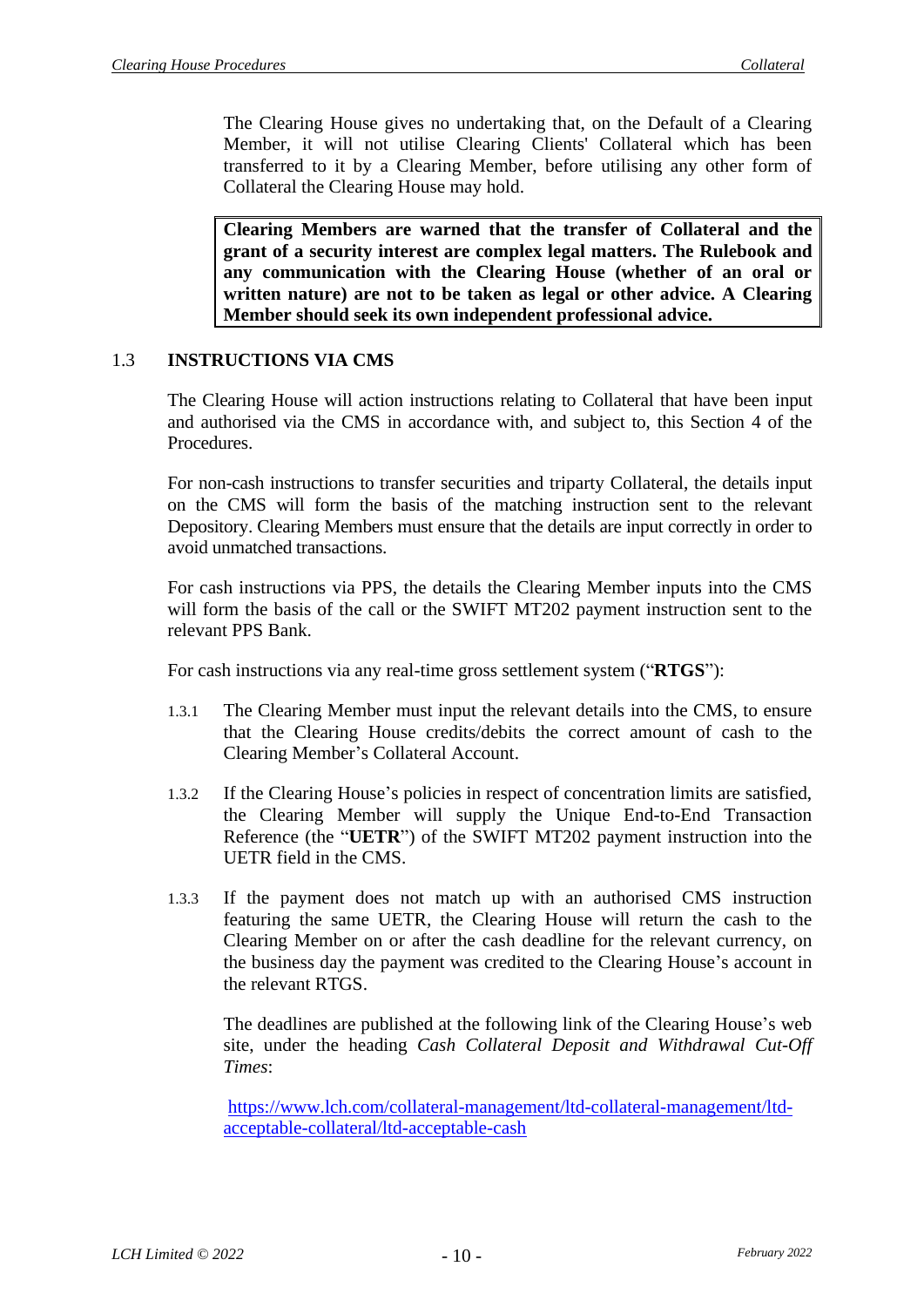It is the responsibility of the Clearing Member to input a cancellation request of any incorrectly input instruction and to subsequently input the correct details in a new instruction. Please note that it may not be possible to cancel an instruction (please refer to Section [1.4.7](#page-12-0) below for further details).

The Clearing House will update the status of an instruction in the CMS to reflect the status of the corresponding instruction at the relevant Depository, Central Bank or PPS Bank. On settlement of the relevant transaction at the relevant Depository, Central Bank or PPS Bank, the Clearing House will reflect the balance of the securities or cash on the relevant account of the Clearing Member and take them into account for the purposes of calculating the Clearing Member's Current Collateral Value.

The Clearing House will not be liable for any losses to Clearing Members or third parties caused by non-settlement or by a delay in settlement as a result of the actions or omissions of a Depository, Central Bank or PPS Bank or the Clearing Member (save for any liability which may not be excluded by Applicable Law).

## <span id="page-10-0"></span>1.4 **SETTLEMENT PROCEDURES – SECURITIES PROVIDED BY A CLEARING MEMBER TO THE CLEARING HOUSE ON A BILATERAL BASIS**

All transactions to transfer non-cash Collateral from a Clearing Member to the Clearing House or from the Clearing House to a Clearing Member will be executed free of payment. Members are encouraged to instruct with provisions to allow settlement in late day windows (e.g. Daylight, Priority 90 and other such local market indicators).

#### 1.4.1 *Instruction Deadlines*

Clearing Members may input security instructions via the CMS at any time. Instructions will only be actioned by the Clearing House during operational hours.

The Collateral Operations' operational hours are Monday to Friday 07:00 – 21:00 (UK time).

For settlement in Austraclear, the Collateral Team in Sydney are available Monday to Friday 09:00 – 16:30 (AEST).

Instruction deadlines are available on the LCH website at the following location:

[https://www.lch.com/collateral-management/ltd-collateral-management/ltd](https://www.lch.com/collateral-management/ltd-collateral-management/ltd-acceptable-collateral/ltd-acceptable-securities)[acceptable-collateral/ltd-acceptable-securities](https://www.lch.com/collateral-management/ltd-collateral-management/ltd-acceptable-collateral/ltd-acceptable-securities)

# 1.4.2 *Deliveries to and from Local Markets*

The Clearing House is bound by the settlement deadlines of the relevant Depository. Clearing Members should refer to the relevant Depository for these deadlines. Note that for transactions from local markets the settlement deadline may be earlier than the Clearing House hours of operation and should therefore be instructed the day before the settlement date (i.e. on S-1).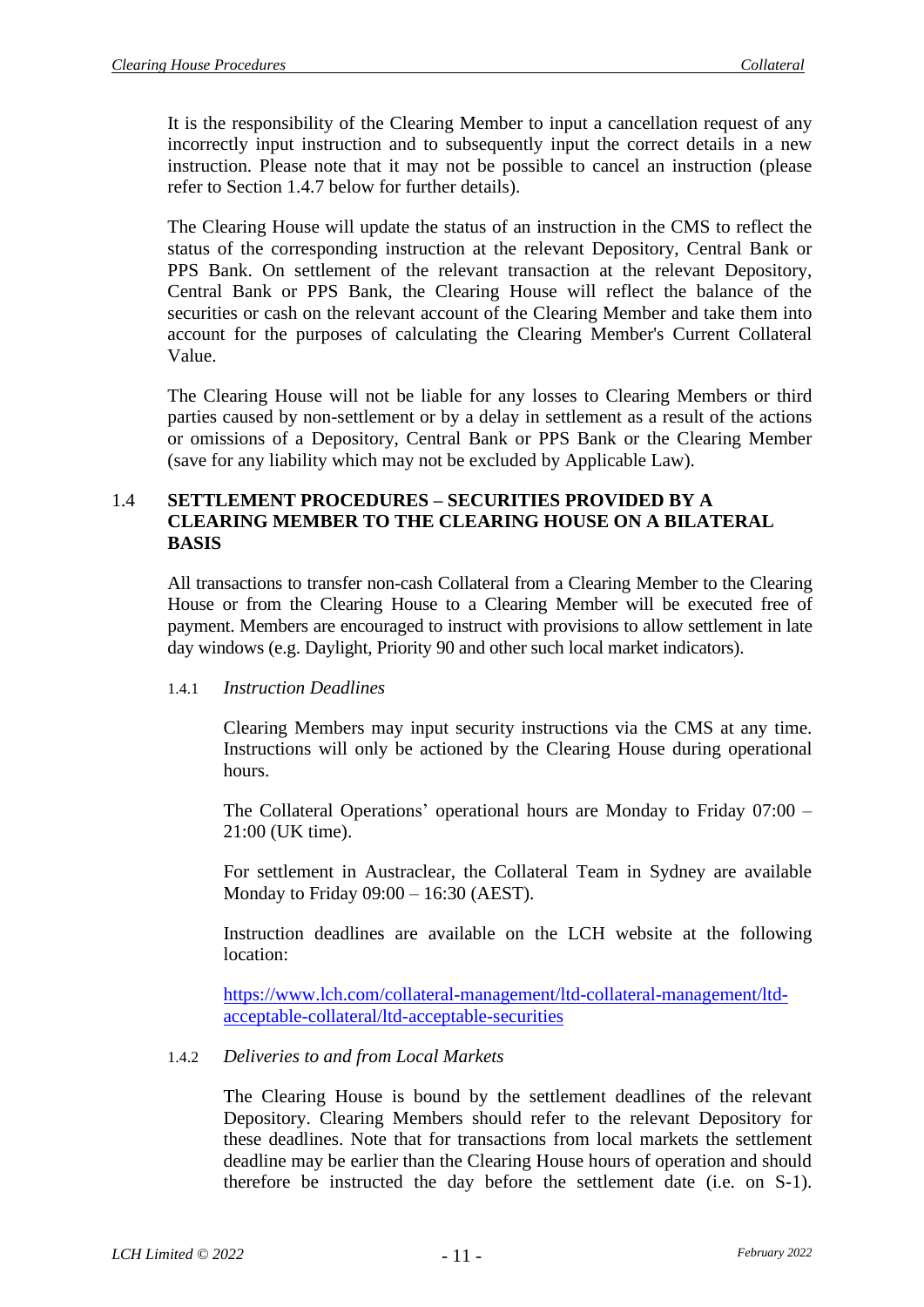Instructions to the Clearing House must be provided at least one hour before the market deadline for same day settlement.

For example:

| <b>Deliveries from Local Market</b> | <b>Depository</b><br><b>Deadline</b> | <b>Instruction Deadline</b><br>to Clearing House<br>(UK time) |  |
|-------------------------------------|--------------------------------------|---------------------------------------------------------------|--|
| Japan                               | 07:55                                | $17:00$ on S-1                                                |  |
| <b>Belgium</b>                      | 14:0                                 | 13:50 on $S$                                                  |  |
| Italy                               | 15:00                                | $14:00$ on S                                                  |  |

1.4.3 *Transfer of Securities Collateral from a Clearing Member to the Clearing House*

Subject to Section 1.1.8, instructions for the transfer of securities Collateral from a Clearing Member to the Clearing House that are input via the CMS or, when directed by the Clearing House, via one of the forms available on the website prior prior to the deadlines advised by the Clearing House for same day settlement will be actioned and settled transactions will be taken into account for the purposes of calculating the Clearing Member's Current Collateral Value following settlement.

Transfer instructions for future settlement dates will (subject to Section 1.1.8) be instructed same day if received prior to the deadlines. Instructions received after the deadlines will (subject to Section 1.1.8) be instructed the following day only where the intended settlement day is in the future. The Clearing House will reject instructions for same day settlement, which are received after the deadline.

### 1.4.4 *Transfer of Securities Collateral from the Clearing House to a Clearing Member*

(a) *Release where Sufficient Collateral is Available*

Instructions to release existing securities Collateral of a Clearing Member that are received before the deadlines above for same day settlement will (subject to Sections 1.1.2 and 1.1.8) be actioned and the Collateral specified in those instructions will (subject to Sections 1.1.2 and 1.1.8) no longer be included when calculating the Clearing Member's Current Collateral Value on confirmation of those instructions by the Clearing House.

(b) *Release where Sufficient Collateral is Unavailable*

Instructions to release existing securities Collateral of a Clearing Member received by 16:30 UK time on S-1. The Clearing Member will then be requested to transfer additional cash Collateral as part of the overnight margin call process. Following confirmation of the transfer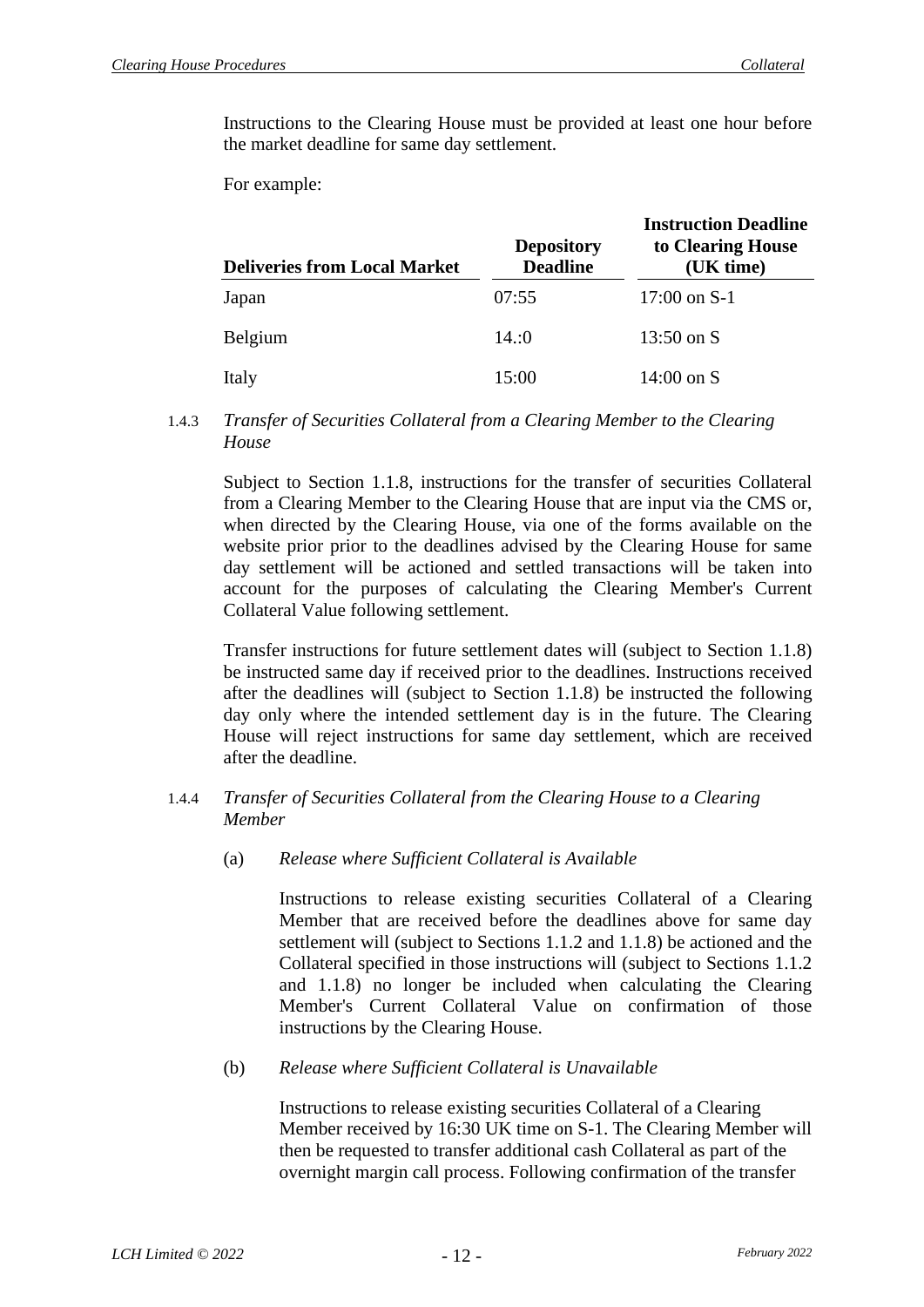of such cash Collateral, the settlement instruction will, subject to Sections 1.1.2 and 1.1.8, be sent to the Depository by the Clearing House and the Collateral specified in those instructions will, subject to Sections 1.1.2 and 1.1.8, no longer be included when calculating the Clearing Member's Current Collateral Value.

#### 1.4.5 *Substitutions*

Substitution instructions will, subject to Sections [1.1.3](#page-4-0) and 1.1.8, and to confirmation of those instructions by the Clearing House, be actioned on the same day if input prior to the deadlines advised by the Clearing House.

Clearing Members must first input the relevant lodge instruction(s) and then link the associated release instruction(s) to the lodge instruction(s).

Substitution instructions sent via manual form should be instructed by 16:30 (UK time) on the business day before the intended settlement to afford the maximum time for both the lodge and release instructions to settle in sequence. All instructions are subject to Sections 1.1.3 and 1.1.8, and confirmation of those instructions by the Clearing House.

1.4.6 *Transfers*

Transfer instructions may be input via the CMS and will (subject to Sections 1.1.2 and 1.1.8) be actioned on the same day during operational hours.

Note: transfers are only permitted between mnemonics of the same Clearing Member and are subject to client segregation rules.

#### <span id="page-12-0"></span>1.4.7 *Settlement Cancellations*

Clearing Members may request the cancellation of an instruction via the CMS. The Clearing House will cancel any instruction that has not yet been processed. The Clearing House will seek, using its best endeavours, to cancel any settlement instructions already sent to the relevant Depository, but cannot guarantee that the transaction will not settle.

#### 1.4.8 *Instruction Status*

The status of an instruction can be monitored via the CMS. Statuses reflect the status of the instruction at the Clearing House and not at the relevant Depository, Central Bank or PPS Bank. Please refer to the CMS user guide for status definitions.

### 1.5 **TAX ARRANGEMENTS**

#### 1.5.1 *US Securities*

For tax reasons, the Clearing House is required to segregate foreign (i.e. non-US) owners' securities from US owners' securities. Clearing Members must deliver securities to the correct account. The Clearing House operates accounts with Citibank N.A., BMO Harris and Bank of New York Mellon.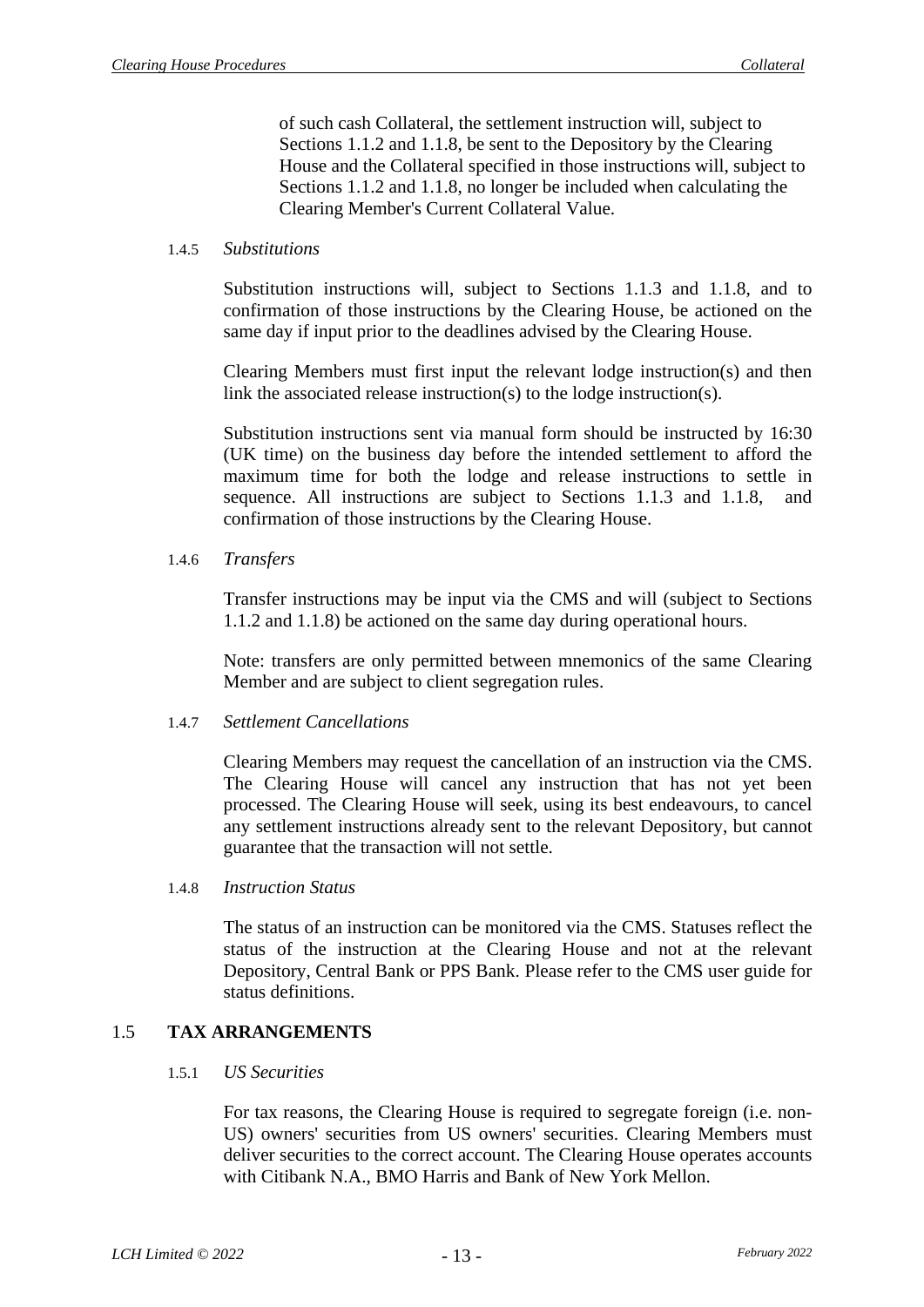In order to reduce or to eliminate US withholding tax, the correct tax documentation must have been provided in respect of each owner. To this end, Clearing Members will be expected to provide one of the forms noted below to the Clearing House. A current form will be required for each owner (i.e. the Clearing Member or the person named in the Client Consent Form).

The relevant forms will be valid for three calendar years and will normally be one of:

- (a) 'W-9 (Request for Taxpayer Identification Number and Certification)'; which applies to a US corporation including a foreign branch of a US corporation and is valid indefinitely; or
- (b) 'W-8BEN (Certificate of Foreign Status)'; which applies to nonresident alien individuals, foreign corporations, partnerships and estates; and

Clearing Members may obtain originals of forms W-8BEN and W-9 from Collateral Operations.

**Note**: The Clearing House's arrangements with its Depositories only allow for securities holdings of US corporations or foreign (i.e. non-US) entities or individuals. Clearing Members who wish to discuss the possibility of lodging securities belonging to owners excluded from this arrangement should contact Collateral Operations.

**The Clearing House's acceptance of US securities does not indicate any responsibility for the adequacy or otherwise of tax documentation. Any queries in relation to these tax forms should be referred to your company accountant or professional advisers.**

Completed tax forms should be returned to Collateral Operations for onward transmission to the relevant Depository.

#### 1.5.2 *Italian Securities*

For tax purposes the Clearing House operates an account with Euroclear Bank specifically for deliveries of Italian securities from a Clearing Member – account 91737.

This account is operated by the Clearing House in accordance with "Euroclear Procedures to Obtain Exemption from Italian Withholding Tax on Italian Domestic Debt Securities".

Beneficial owners are entitled to exemption at source from Italian Withholding Tax on Italian securities if they are:

(a) resident in a country that has entered into a double taxation agreement with Italy (except black list countries/countries that do not have a tax treaty with Italy); or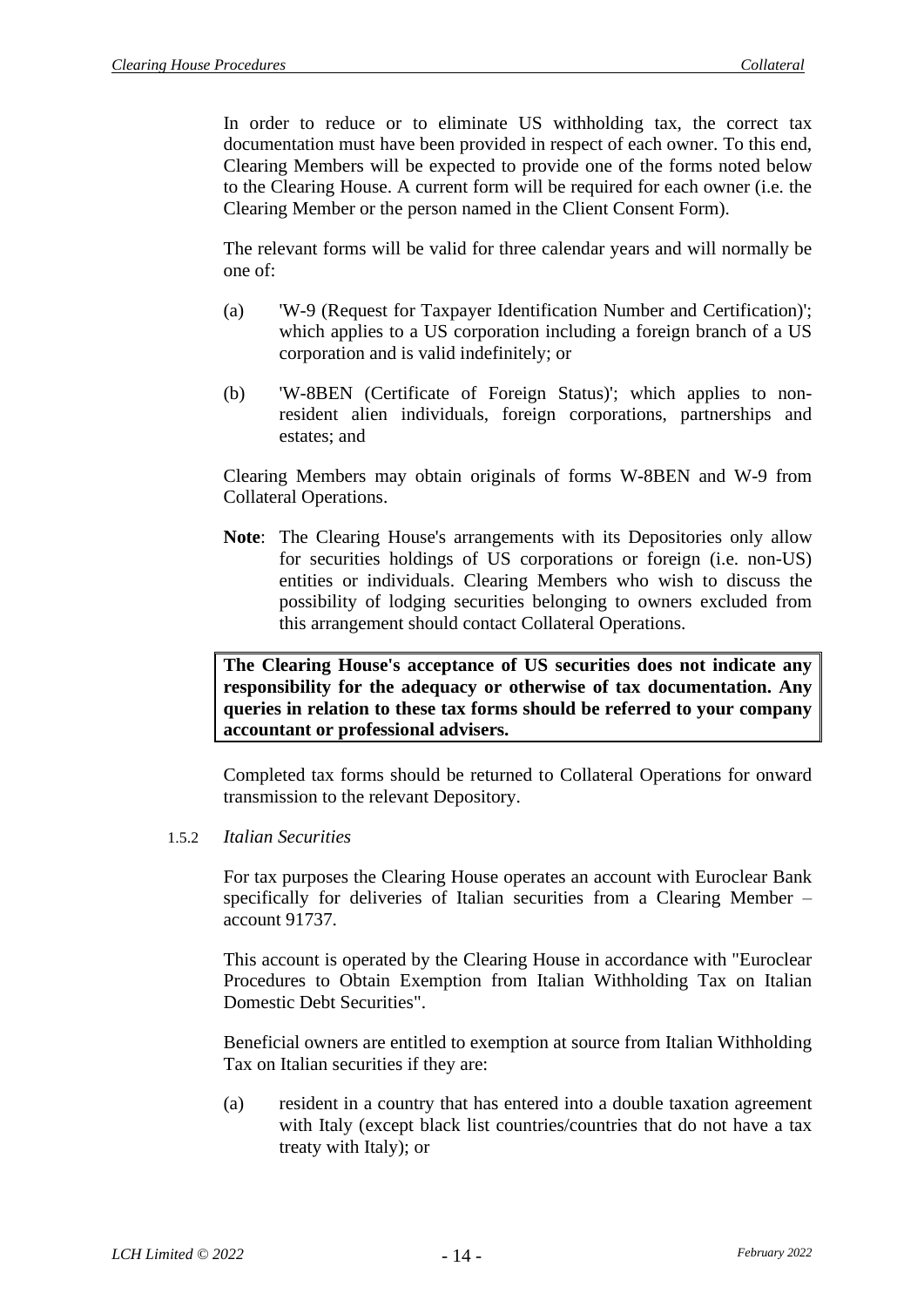- (b) a corporation resident in Italy; or
- (c) a supranational organisation recognised by Italian law.

Beneficial owners are required to supply duly completed and executed official forms as proof of eligibility to the exemption and where applicable supply additional documentation, before a delivery can be made into this account.

Official forms are available on request from the Collateral Operations Department.

Original forms are to be received by the Clearing House before Italian securities can be accepted within the gross account 91737.

The effective date depends on the type and terms of the security:

• Coupon debt securities (BTPs, CCTs and CTOs)

The new regime applies to the Coupons that arise on these securities on or after 1 January 1997, regardless of the issue date.

• Zero coupon debt securities with a maturity of less than one year (BOTs)

The regime applies to all securities issued on or after 1 January 1997.

**Clearing Members should consult their own tax advisers before lodging Collateral to the Clearing House or submitting any tax documentation.**

#### 1.5.3 *Withholding tax – Depositories*

A Depository may offer a recovery service for overseas taxes on government bonds. The Clearing House will assist in the recovery process and remit to Clearing Members any relevant recovery in withholding tax credited to the Clearing House's account by the relevant Depository.

In certain cases, the Clearing House or the relevant Depository will withhold tax on a Coupon if the correct documentation is not lodged with the Clearing House or such Depository.

### 1.6 **REFERENCES**

These Procedures should be read in conjunction with the relevant contractual provisions, user guides and/or manuals of the relevant Depository. Please also refer to each relevant Depository for the relevant settlement deadlines in particular those for deliveries from local markets to Clearing House accounts.

#### 1.7 **CONTINGENCY ARRANGEMENTS**

In the event of an outage of the CMS, the Clearing House will notify Clearing Members via member circular and Clearing Members may send certain instructions,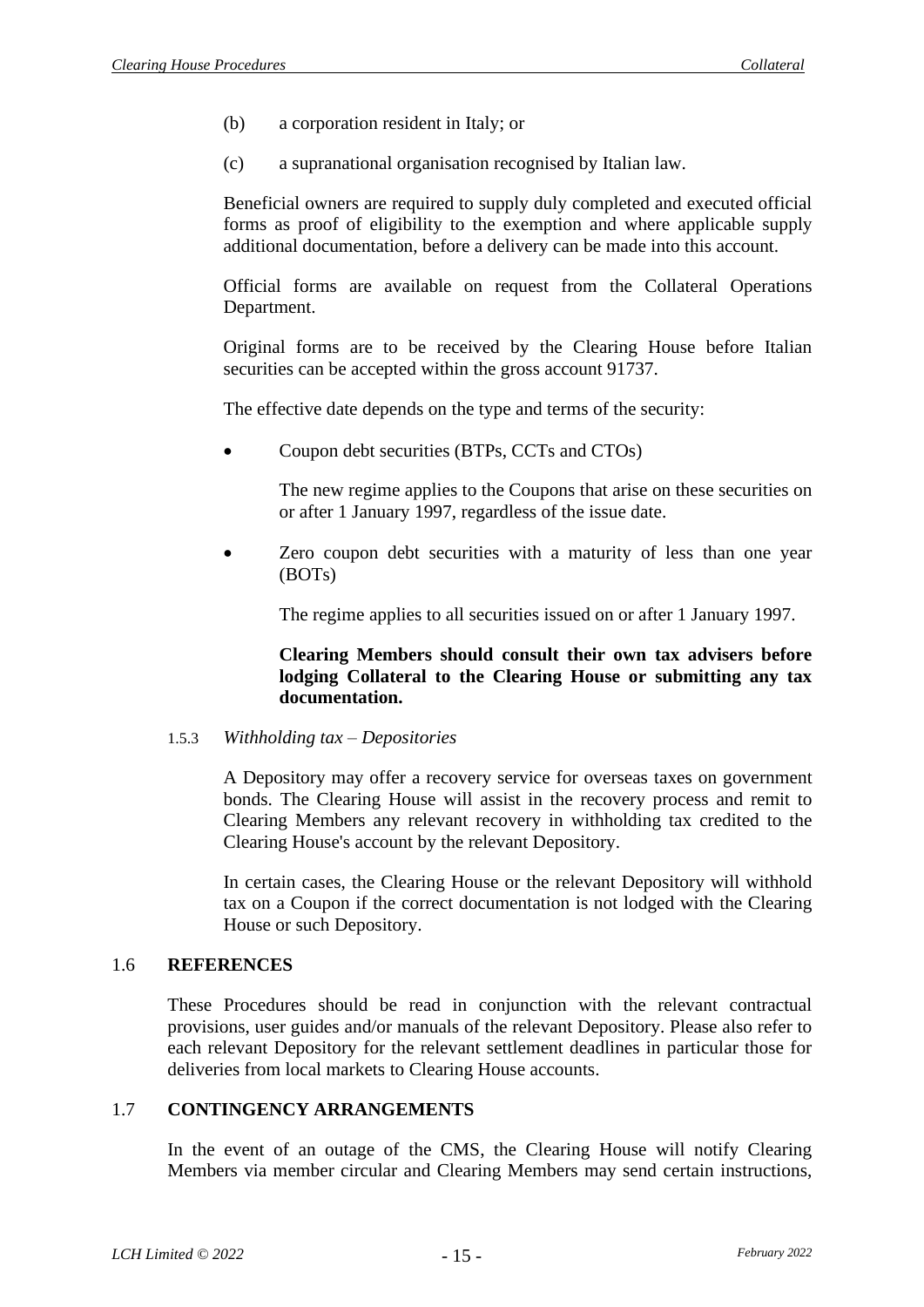using the appropriate form, to the Clearing House by email (see Section 1.1.1 of these Procedures). Forms are available here:

[https://www.lch.com/risk-collateral-management/ltd-collateral-management/ltd](https://www.lch.com/risk-collateral-management/ltd-collateral-management/ltd-collateral-management-system)[collateral-management-system](https://www.lch.com/risk-collateral-management/ltd-collateral-management/ltd-collateral-management-system)

Normal service hours will apply to such instructions. However, deadlines for manual instructions are earlier. Please refer to the following page of the LCH website for details:

https://www.lch.com/risk-collateral-management/ltd-collateral-management/ltdacceptable-collateral/ltd-acceptable

The Clearing House will notify Clearing Members via a member circular when the CMS is available again.

# 1.8 **TRIPARTY SERVICE OF EUROCLEAR AND CLEARSTREAM**

### 1.8.1 *General Information*

In order for a Clearing Member to transfer securities to the Clearing House using a triparty arrangement, such Clearing Member, the relevant triparty agent and the Clearing House must have completed and signed the relevant documentation. Please contact the Clearing House on +44 (0)207 426 7237 for more information.

Clearing Members may execute a triparty transaction to cover initial margin requirements at the Clearing House. Triparty instructions must be provided to the Clearing House via the CMS. Instructions may be input for future settlement dates.

If a Clearing Member is unable to make triparty instructions via the CMS, it will be possible to instruct using the relevant triparty contingency forms found

at the following page of the LCH website:

[https://www.lch.com/risk-collateral-management/ltd-collateral](https://www.lch.com/risk-collateral-management/ltd-collateral-management/ltd-collateral-management-system)[management/ltd-collateral-management-system](https://www.lch.com/risk-collateral-management/ltd-collateral-management/ltd-collateral-management-system)

Triparty transactions must be a minimum of one million GBP, EUR or USD.

Settlement deadlines can be found on the LCH website at the following location:

[https://www.lch.com/risk-collateral-management/ltd-collateral](https://www.lch.com/risk-collateral-management/ltd-collateral-management/ltd-collateral-management-system)[management/ltd-collateral-management-system](https://www.lch.com/risk-collateral-management/ltd-collateral-management/ltd-collateral-management-system)

Sufficient Collateral:

Where the Clearing Member has sufficient Collateral available, the closure of a triparty transaction or the decrease of the transaction amount of a triparty transaction will be processed on the same day and the resulting reduction of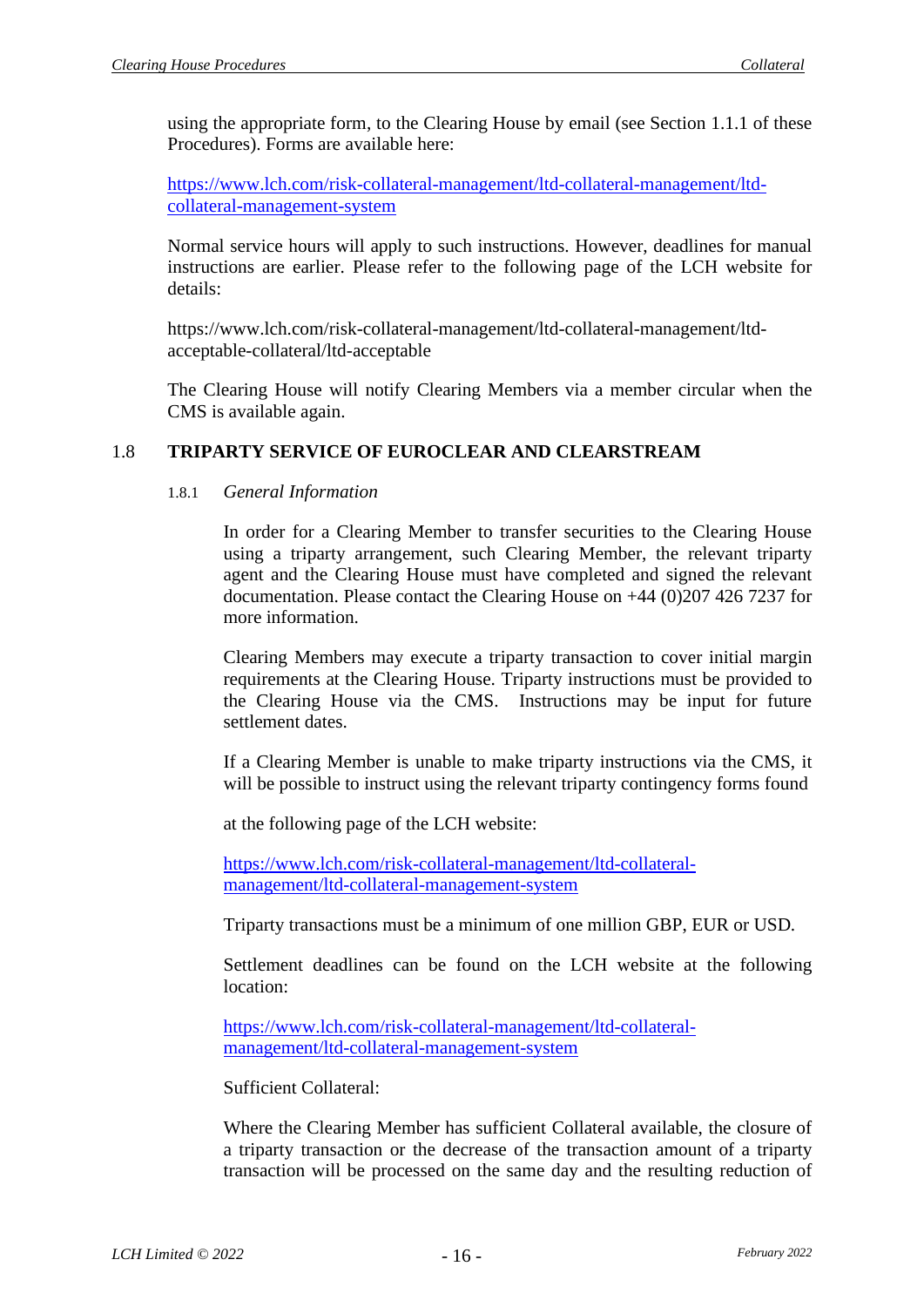Collateral will be taken into account for the purpose of calculating the Clearing Member's Current Collateral Value.

Insufficient Collateral:

Where the Clearing Member has insufficient Collateral to close a triparty transaction or to decrease the transaction amount of a triparty transaction, the Clearing Member's Current Collateral Value will be deemed to be decreased overnight and, the following morning, the Clearing House will only close the triparty transaction or decrease the transaction amount of the triparty transaction after 09.00 (UK time) when any PPS cash calls have been confirmed.

Triparty deficits:

In the event that the Clearing House determines that a shortfall exists under a triparty arrangement, whether because of a decrease in the value of securities provided or otherwise, and such shortfall has not been made good by the inclusion of additional securities, the Clearing House shall be entitled to make one or more PPS cash calls in respect of such shortfall. Cash calls in relation to shortfalls will be called in accordance with Section 1.3 (*Protected Payments System (PPS)*) of Section 3 of the Procedures (*Financial Transactions*). Such cash shall either be credited to the Clearing Member upon the Clearing Member or the relevant Custodial Segregated Client making good the deficit pursuant to the triparty arrangement or retained as Collateral if the Clearing Member or a relevant Custodial Segregated Client does not make good the deficit.

# 1.9 **CUSTODIAL SEGREGATED ACCOUNTS**

A Clearing Member may, in respect of a Custodial Segregated Account, affirm an increase or decrease of the transaction amount of a triparty transaction between the Clearing House, the relevant Custodial Segregated Client (or its custodian) and the triparty agent in the circumstances set out in the relevant Collateral Management Agreement.

A Clearing Member may, via the CMS, elect to make such affirmation either manually ("**Manual Affirmation**") or using the auto-affirmation options in CMS. If a Clearing Member has elected Manual Affirmation, then the deadline by which it may affirm an increase or decrease of the transaction amount of a triparty transaction, via the CMS, is as follows: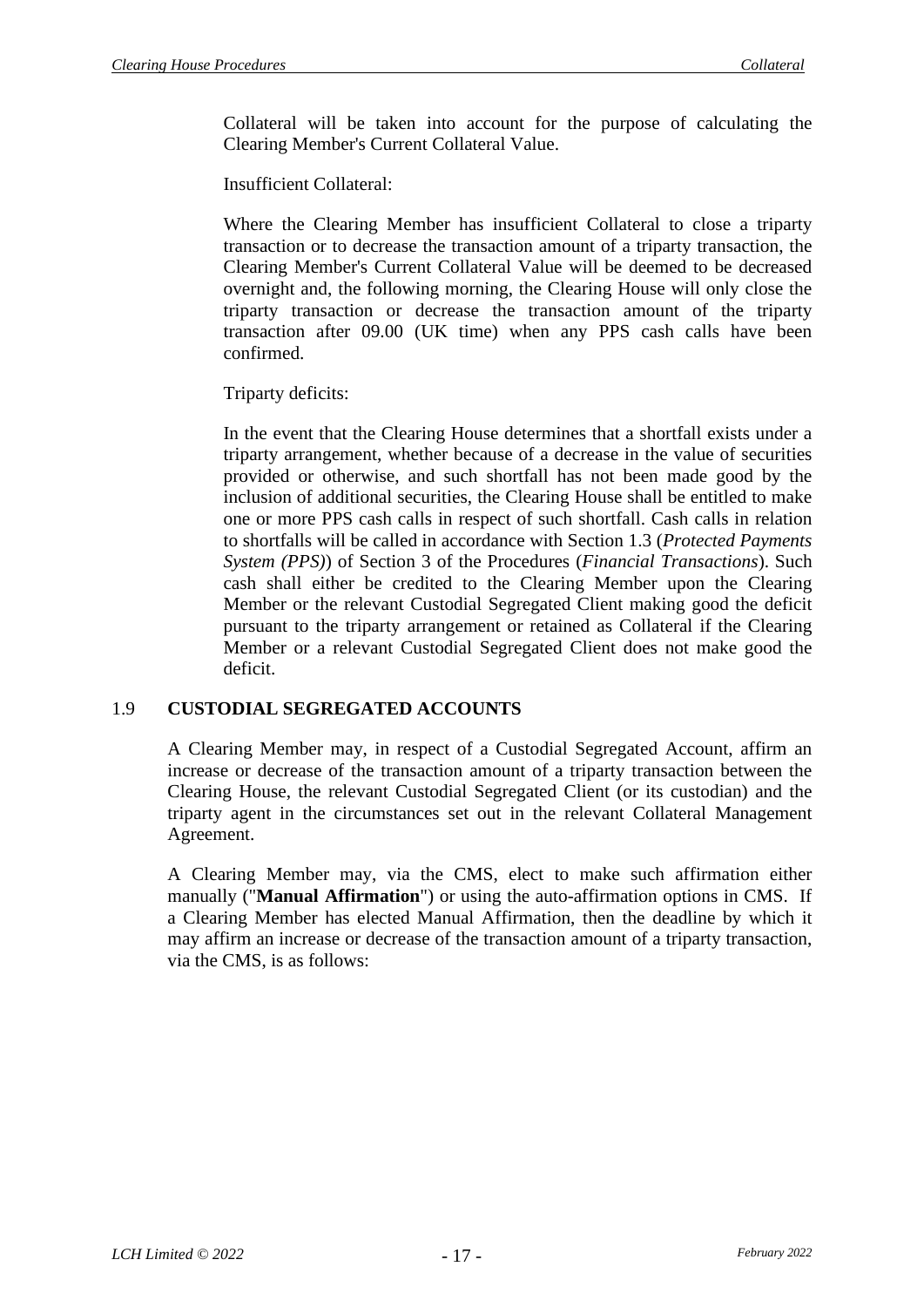Manual Affirmation deadline 17:00 (UK time)

# 1.10 **[RESERVED]**

# <span id="page-17-0"></span>1.11 **SWAPCLEAR INTRA-DAY MARGIN CALL: COLLATERAL MANAGEMENT**

For the avoidance of doubt, this Section [1.11](#page-17-0) applies only in respect of the SwapClear Service.

### 1.11.1 *General – Intra-day Margining*

Following an intra-day margin call and unless notified otherwise by a SwapClear Clearing Member at the time of an intra-day margin call, the Clearing House will deduct cash, in the appropriate currency, directly from the relevant SwapClear Clearing Member's PPS account to cover that intra-day margin call.

Standard Clearing House rules as to the currencies in which cash Collateral may be transferred to the Clearing House to satisfy an intra-day Collateral requirement will apply.

It is the responsibility of the SwapClear Clearing Members to ensure that they have sufficient cash funds in place with their PPS Bank(s) in order to enable the Clearing House to deduct cash within 1 hour of the intra-day margin call.

If the Clearing House is unable to contact the SwapClear Clearing Member in order to arrange an alternative payment method for the intra-day margin call, the Clearing House will automatically issue a PPS call to debit the SwapClear Clearing Member's PPS account in the appropriate currency.